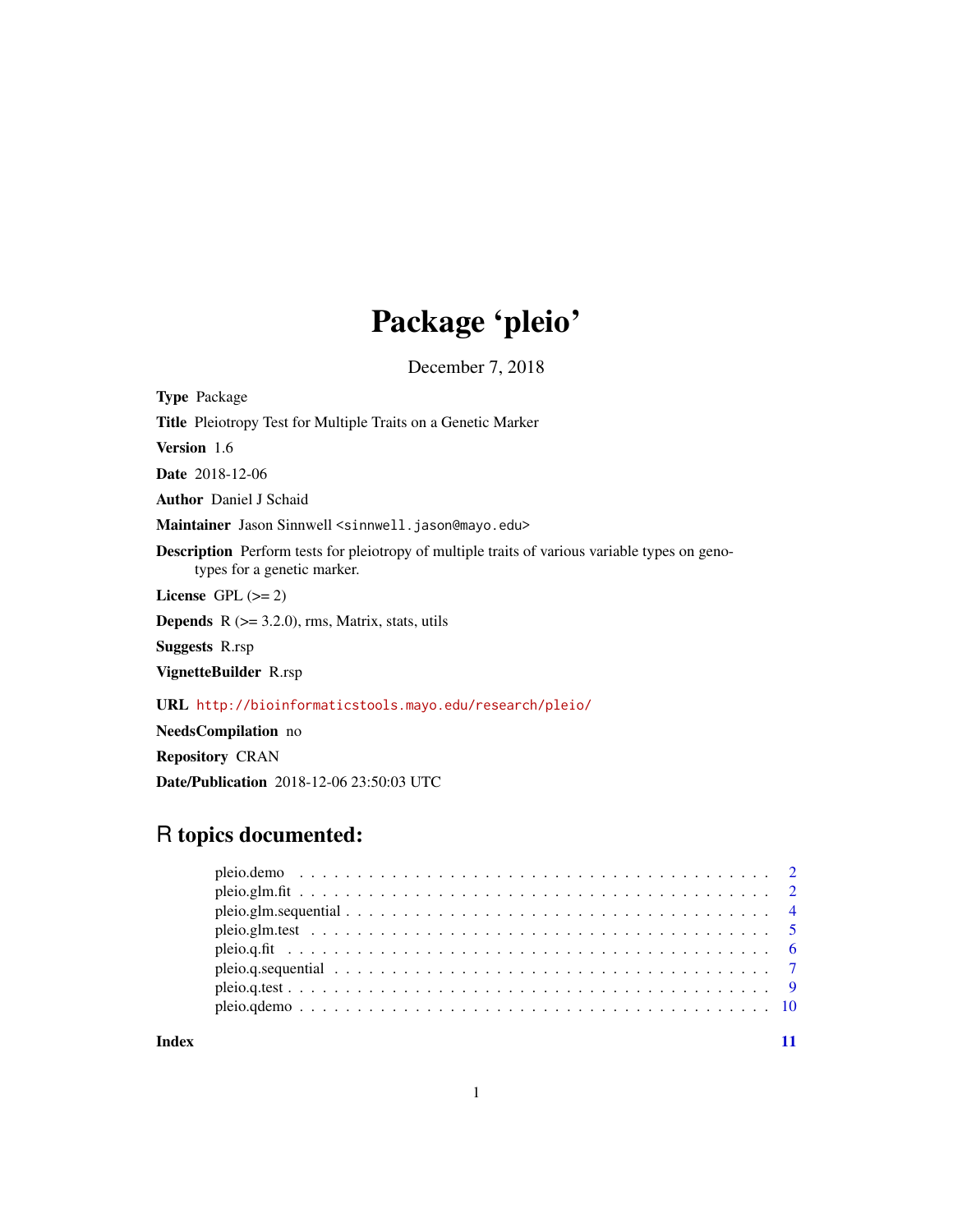<span id="page-1-0"></span>

#### Description

A simulated dataset with 3 y variables simulated from multivariate normal with common correlation structure, correlation of 0.5. The traits are (1) gaussian, (2) binomial, and (3) ordinal. Genotypes were simulated based on minor allele frequency of 0.2, and assume that the 3 traits are not asssociated with dose of minor allele (all 3 betas = 0).

#### Usage

data("pleio.demo")

#### Format

y is a data.frame with 500 observations and 3 traits, whose distribution families are gaussian, binomial, and ordinal, respectively; x is a matrix of 5 covariates, geno is a single SNP of dosage of a minor allele simulated from frequency of 0.2.

#### Examples

```
data(pleio.demo)
str(y)
table(geno)
x[1:5,]
```
pleio.glm.fit *Compute Intermediate Statisics for Testing Pleiotropy*

#### Description

Pre-compute statisics for testing pleiotropy, to be used in pleio.glm.test and pleio.glm.sequential

#### Usage

```
pleio.glm.fit(y, g, glm.family, x.all=NULL, x.index.list=NULL)
```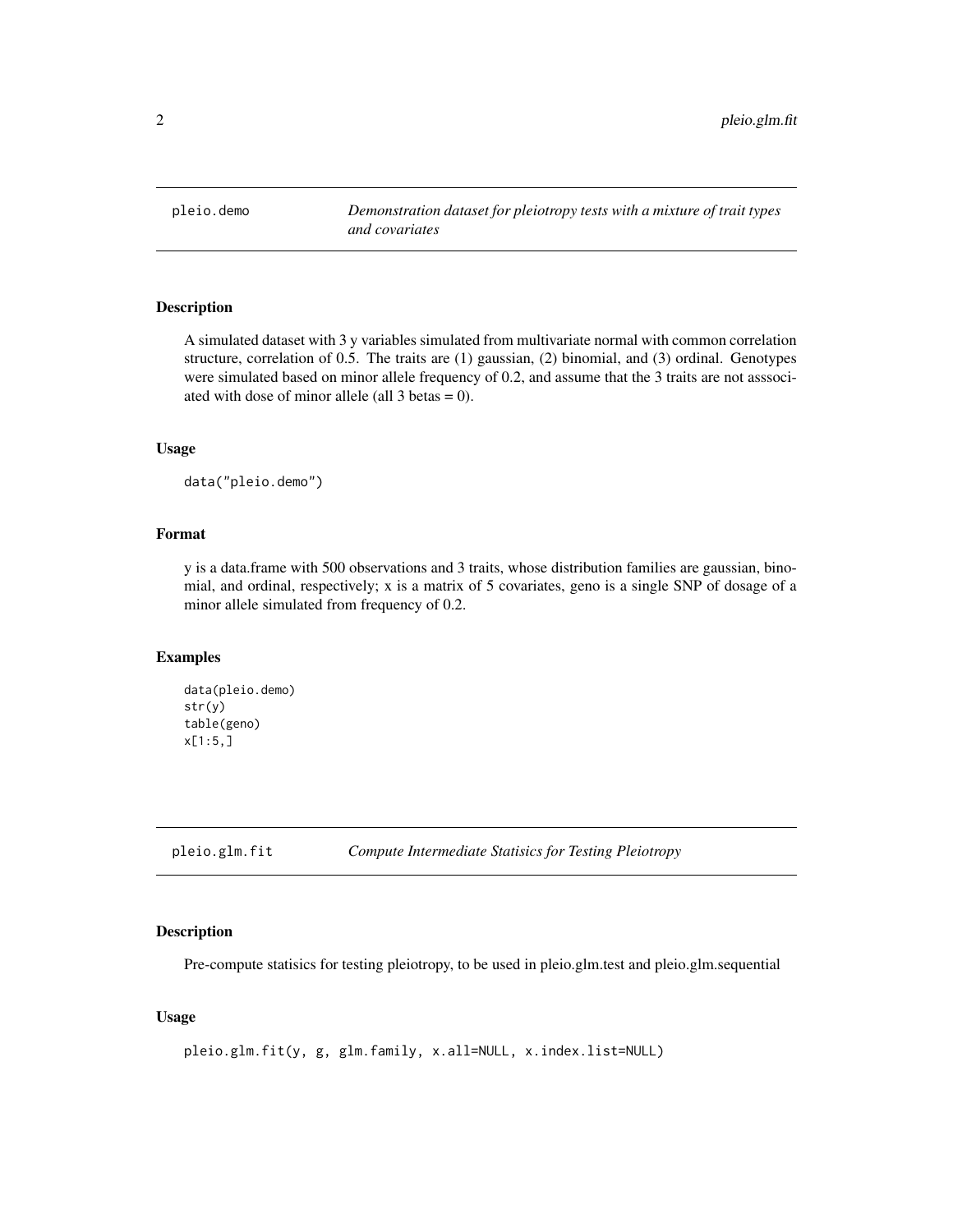#### pleio.glm.fit 3

#### **Arguments**

| y            | matrix of multiple traits to test for pleiotropy on genotype vector. Rows are for<br>subjects and columns are for traits.                                                                                                                                              |
|--------------|------------------------------------------------------------------------------------------------------------------------------------------------------------------------------------------------------------------------------------------------------------------------|
| g            | vector of genotypes coded as dosage of a minor allele, 0,1, and 2. Allows im-<br>puted genotype dosage.                                                                                                                                                                |
| glm.family   | vector of strings corresponding to the type of phenotype for the columns of y.<br>Types accepted are gaussian, binomial, and ordinal.                                                                                                                                  |
| x.all        | matrix of all covariates traits to adjust for the traits.                                                                                                                                                                                                              |
| x.index.list | a list of vectors containing the index of the columns of x all for which to be<br>adjusted for each trait. The list must have the same number of vectors as there<br>are traits in y. If one trait has no covarities, specify a vector containing 0 for that<br>trait. |

#### Details

The matrix y of traits is expected to have rows for subjects and columns for traits. The number of rows of y should match the length of vector g. If adjusting traits by covarites in x.all, the x.index.list must be a list containing a vector of indices of the columns of x.all for each trait. If one trait does not have covariates and others do, then the vector for the trait with no covariate must be a vector containing the number 0. This function computes intermediate statistics that are subsequently used to test various hypotheses about pleiotropy. For technical details, Schaid et al. (2016, 2017)

#### Value

| A list containing |                                 |
|-------------------|---------------------------------|
| theta             |                                 |
| n.intercepts      |                                 |
| n.coef.covar      |                                 |
| n.parm            |                                 |
| an.mat            |                                 |
| n.traits          | number of traits (columns) in y |

#### Author(s)

Dan Schaid, Jason Sinnwell.

#### References

Schaid DJ, Tong X, Larrabee B, Kennedy RB, Poland GA, Sinnwell JP. Statistical Methods for Testing Genetic Pleiotropy. Genetics. 2016 Oct;204(2):483-497.

Schaid DJ, Tong X, Batzler A, Sinnwell JP, Qing J, Biernacka JM. Multivariate Generalized Linear Model for Genetic Pleiotropy. Under review.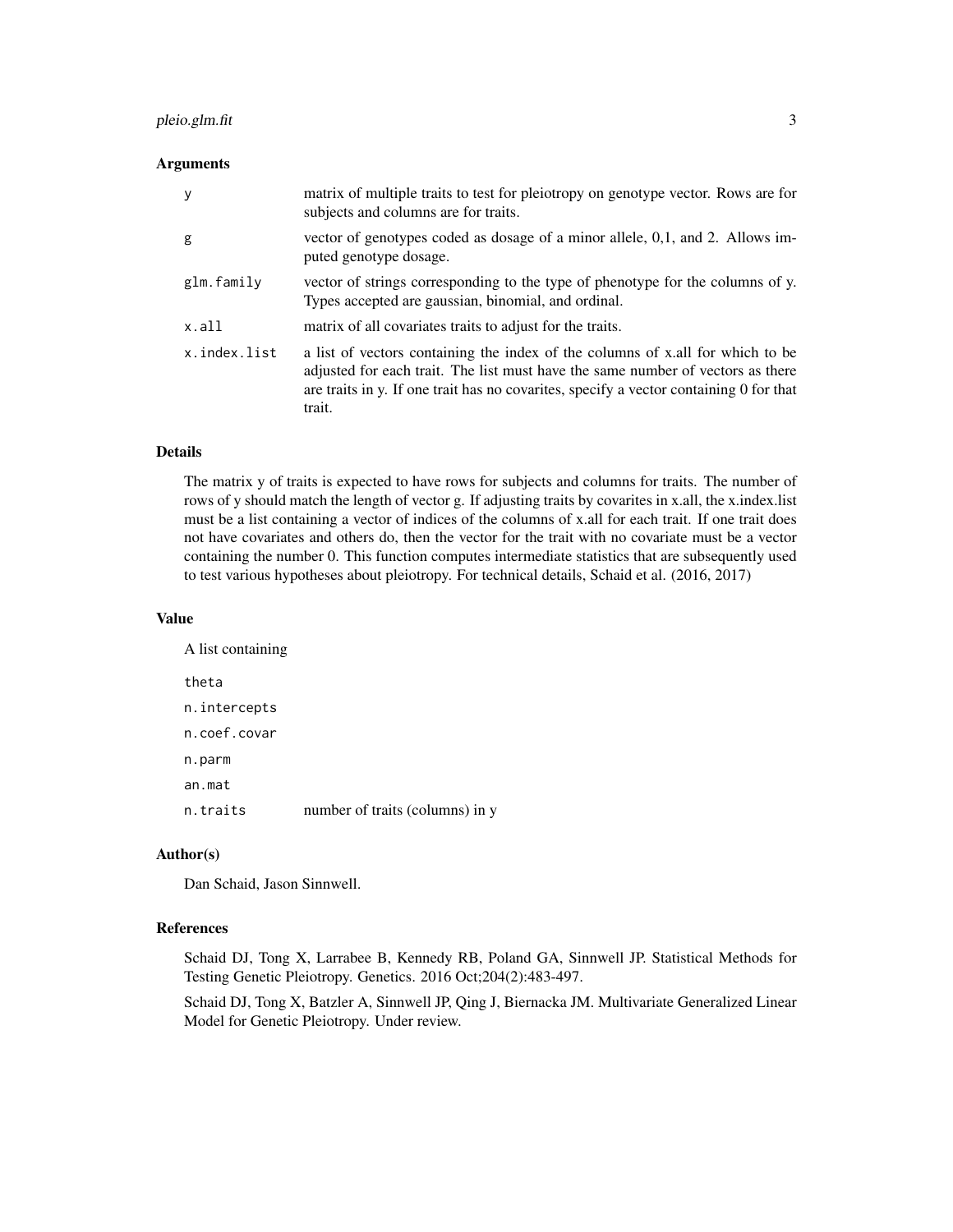<span id="page-3-0"></span>pleio.glm.sequential *Perform sequential tests of pleiotropy*

#### **Description**

Perform sequential tests of pleiotropy to determine the number of traits, and which traits, are associatd with a vector of genotypes.

#### Usage

pleio.glm.sequential(obj.pleio.glm.fit, pval.threshold)

#### Arguments

obj.pleio.glm.fit result of pleio.glm.fit pval.threshold p-value for rejecting the null hypothesis of the specified number of coefficients constrained to be zero.

#### Details

Perform sequential tests of pleiotropy, starting at the usual multivarite null hypothesis that all coefficients  $= 0$ . If this test rejects because the p-value  $\lt$  pval.threshold, then allow one coefficient to be non-zero in order to test whether the remaining coefficients = 0. If the test of one non-zero coefficient rejects, then allow two non-zero coefficients, considering all possible combinations of two non-zero coefficients and test whether the remaining coefficients = 0. Continue this sequential testing until the p-value for a test is greater than the specific pval.threshold. The step at which the p-value > pval.threshold determines which traits are associated with the genotype. If there are m traits, the sequential testing stops either when p-value > pval.threshold, or when (m-1) traits are tested. If the p-value remains less than pval.threshold when testing (m-1) traits, this implies that all m traits are associated with the genotype.

#### Value

A list containing:

| pval               | p-value of the final test from the sequential testing                                                                                                                                  |
|--------------------|----------------------------------------------------------------------------------------------------------------------------------------------------------------------------------------|
| count              | the number of nonzero coefficients                                                                                                                                                     |
| index.nonzero.coef |                                                                                                                                                                                        |
|                    | index of column(s) of y that have non-zero coefficients. These indices indicate<br>which traits are associated with the genotype, accounting for the correlations<br>among the traits. |

#### Author(s)

Dan Schaid and Jason Sinnwell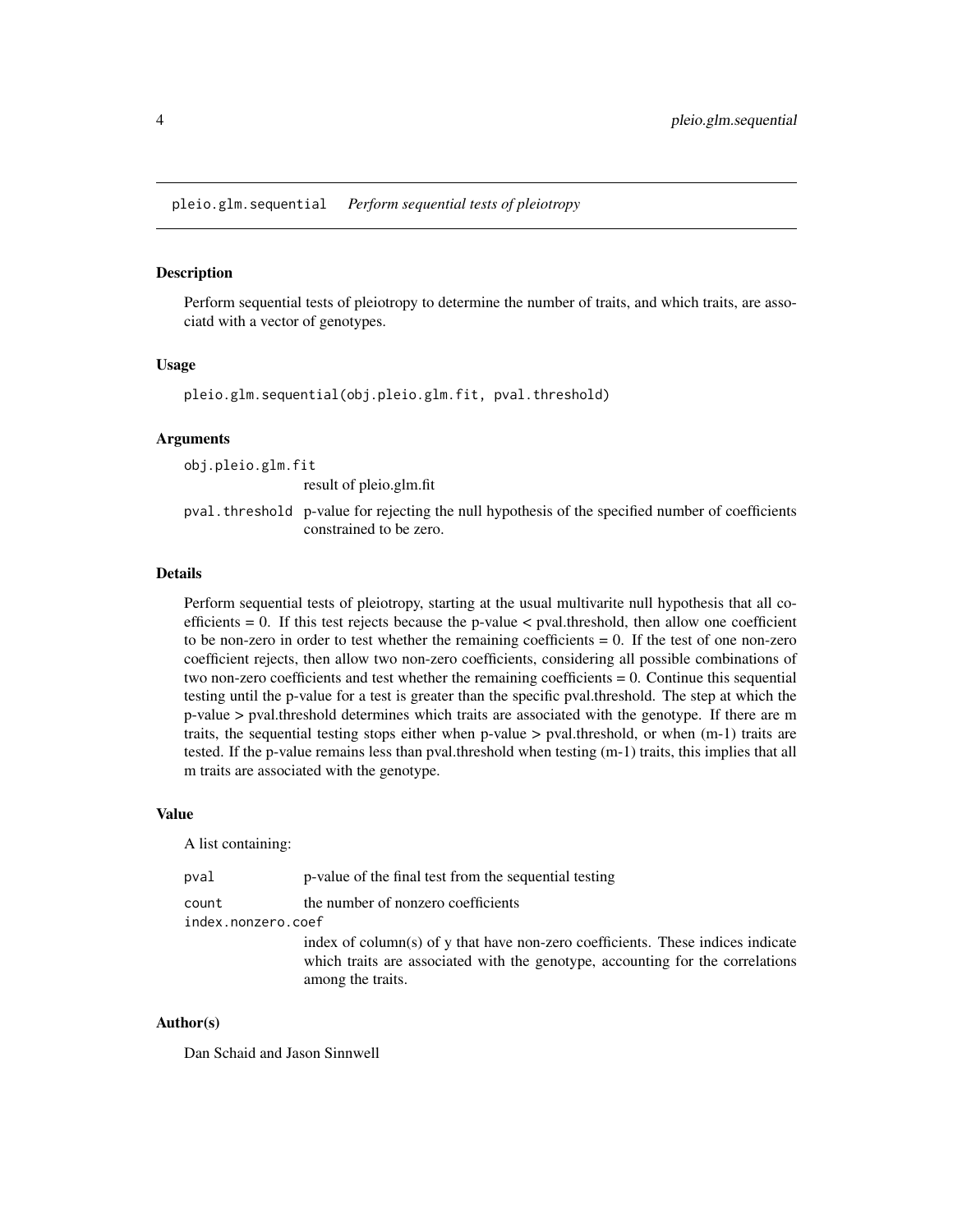#### <span id="page-4-0"></span>pleio.glm.test 5

#### References

Schaid DJ, Tong X, Larrabee B, Kennedy RB, Poland GA, Sinnwell JP. Statistical Methods for Testing Genetic Pleiotropy. Genetics. 2016 Oct;204(2):483-497.

Schaid DJ, Tong X, Batzler A, Sinnwell JP, Qing J, Biernacka JM. Multivariate Generalized Linear Model for Genetic Pleiotropy. Under review.

#### Examples

data(pleio.demo)

```
## test without covars
fams <- c("gaussian","binomial","ordinal")
obj <- pleio.glm.fit(y, geno, glm.family=fams)
stat <- pleio.glm.test(obj, count.nonzero.coef = 0)
stat$stat
stat$pval
pseq <- pleio.glm.sequential(obj, pval.threshold=.5)
pseq
```
pleio.glm.test *Single test of the number of traits associated with genotype*

#### **Description**

Perform single test of the number of traits associated with a genotype, by allowing a specified number of regression beta's to be unconstrained.

#### Usage

pleio.glm.test(obj.pleio.glm.fit, count.nonzero.coef = 0)

#### Arguments

obj.pleio.glm.fit

result of pleio.glm.fit

count.nonzero.coef

Number of non-zero coefficients (betas). A non-zero beta is allowed to be unconstrained, while all other beta's are constrained to be zero.

#### Details

By specifying the number of non-zero coefficients, the algorithm evaluates all possible ways of choosing unconstrained and constrained betas, and for each configuration a statistic (tk) is computed. This tk statistic can be considered a measure of fit of a model. The minimum tk over all possible configurations provides a global test of whether one of the models fits well.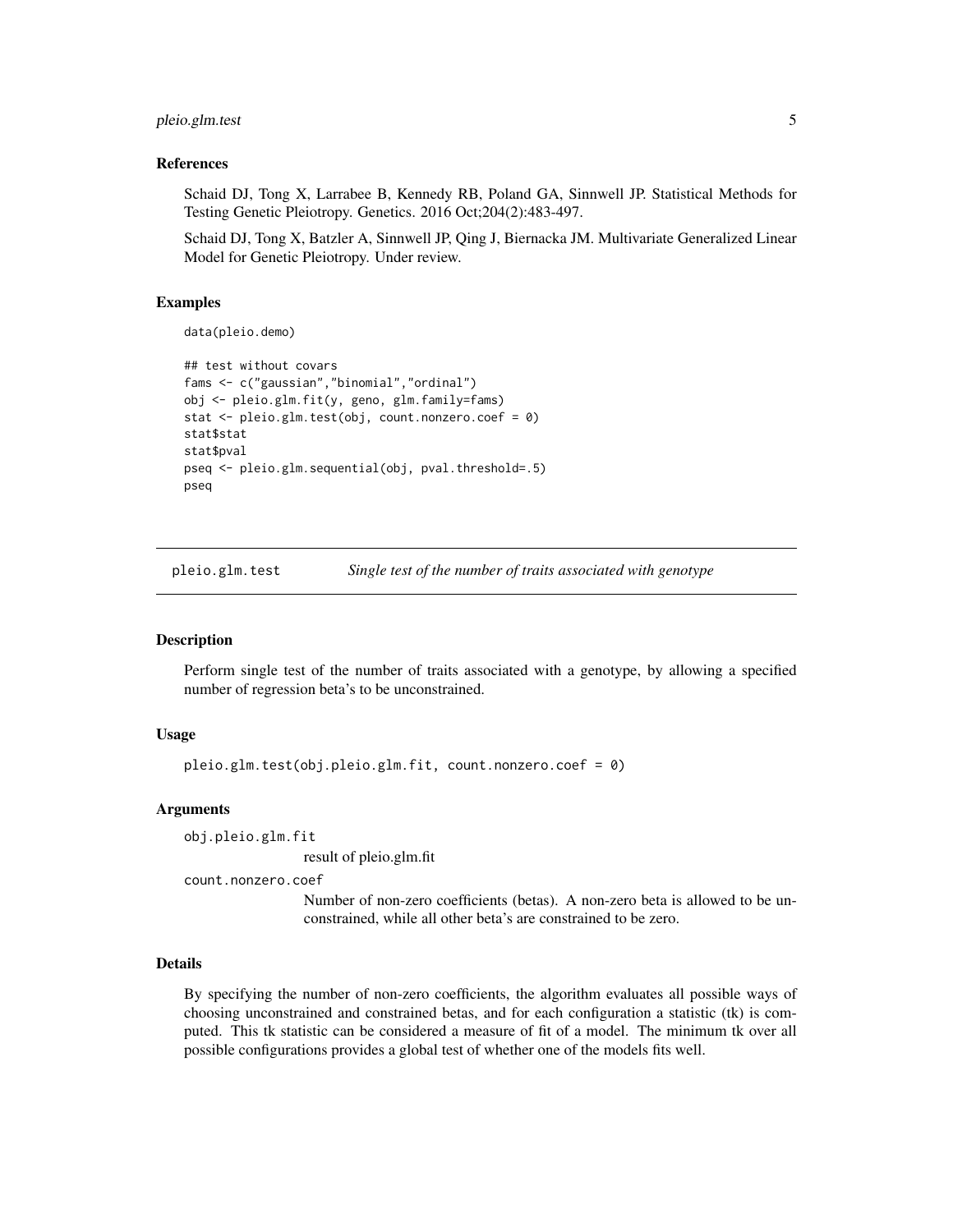#### Value

A list containing:

| stat               | global test statistic                                                                                                                                                                                                                                                                                                                                                                                             |
|--------------------|-------------------------------------------------------------------------------------------------------------------------------------------------------------------------------------------------------------------------------------------------------------------------------------------------------------------------------------------------------------------------------------------------------------------|
| df                 | degrees of freedom of the statistic                                                                                                                                                                                                                                                                                                                                                                               |
| pval               | p-value for the test                                                                                                                                                                                                                                                                                                                                                                                              |
| index.nonzero.coef |                                                                                                                                                                                                                                                                                                                                                                                                                   |
|                    | index of the non-zero coefficients that provide the minimum tk goodness of fit<br>statistic - this configuration is assumed to have coefficients for all other indices<br>equal to zero.                                                                                                                                                                                                                          |
| tk                 | test test test for the tests performed on trait combinations in vk.set                                                                                                                                                                                                                                                                                                                                            |
| vk.set             | data. frame containing the tests performed. For m traits, and $k = count.nonzero.coef$ ,<br>there are m-choose-k tests considered in the null hypothesis. The data.frame<br>provides the indices of the unconstrained coefficients for the corresponding tk<br>test statistic for the configuration. Rows are the indices for each configuration,<br>and the columns are for the different configurations tested. |

#### Author(s)

Dan Schaid and Jason Sinnwell

#### References

Schaid DJ, Tong X, Larrabee B, Kennedy RB, Poland GA, Sinnwell JP. Statistical Methods for Testing Genetic Pleiotropy. Genetics. 2016 Oct;204(2):483-497.

#### Examples

```
data(pleio.demo)
obj <- pleio.glm.fit(y, geno, glm.family=c("gaussian","binomial","ordinal"))
test1 <- pleio.glm.test(obj, count.nonzero.coef = 0)
test1
test2 <- pleio.glm.test(obj, count.nonzero.coef = 1)
test2
```
pleio.q.fit *Compute Intermediate Statisics for Testing Pleiotropy*

#### Description

Pre-compute statisics for testing pleiotropy, to be used in pleio.q.test and pleio.q.sequential. This is an earlier function for gaussian traits without covariates. The function pleio.glm.fit is more general, allowing for gaussian traits, and possibly adjusting covariates.

#### Usage

pleio.q.fit(y, geno)

<span id="page-5-0"></span>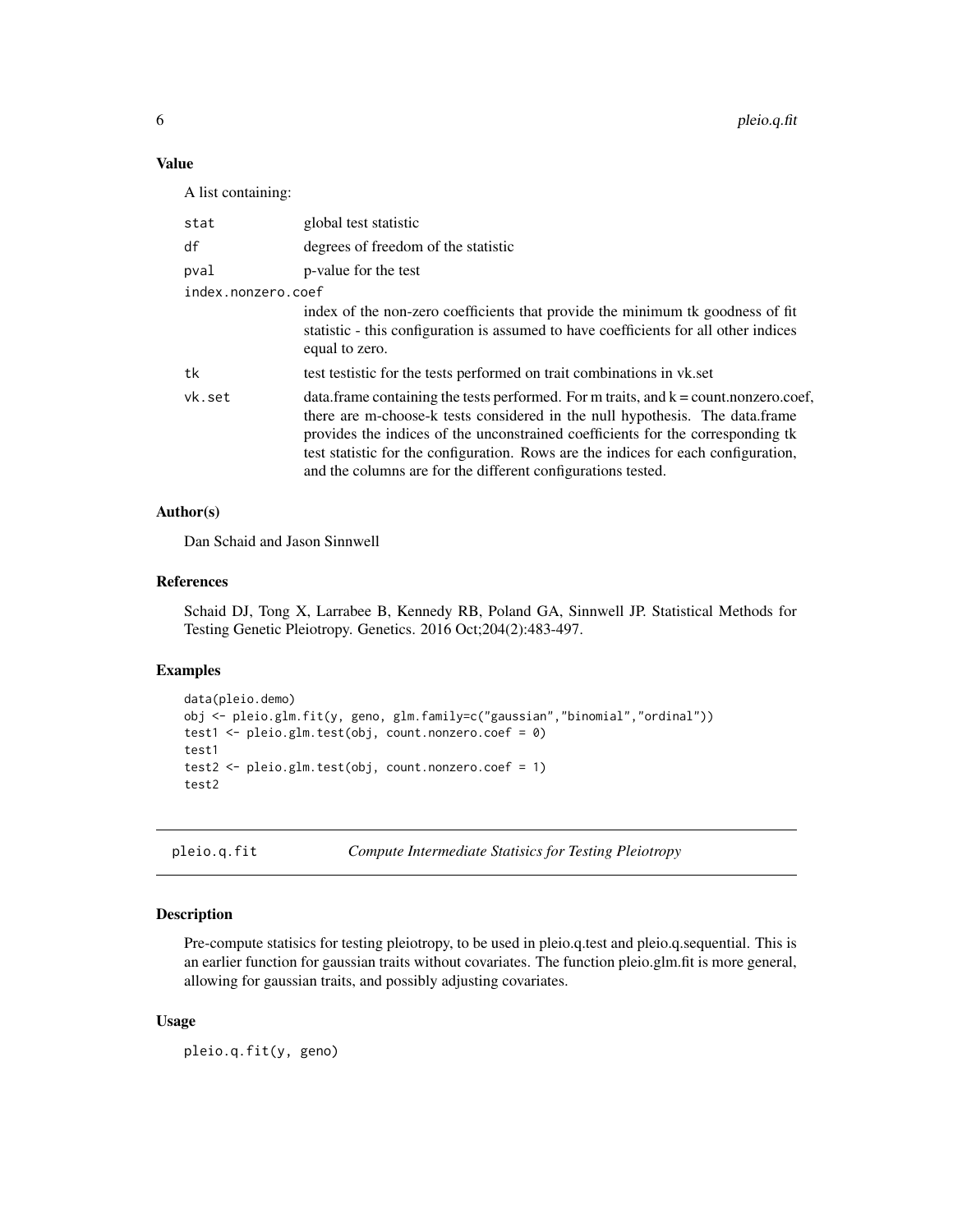#### <span id="page-6-0"></span>Arguments

| <b>V</b> | matrix of multiple quantitative traits to test for pleiotropy on genotype vector.<br>Rows are for subjects and columns are for traits. |
|----------|----------------------------------------------------------------------------------------------------------------------------------------|
| geno     | vector of genotypes coded as dosage of a minor allele, 0,1,2. Allows imputed<br>genotype dosage.                                       |

#### Details

The matrix y of traits is expected to have rows for subjects and columns for traits. The number of rows of y should match the length of vector geno. This function computes intermediate statistics that are subsequently used to test various hypotheses about pleiotropy. For technical details, Schaid et al. (Genetics, 2016)

#### Value

A list containing

| X        | the de-correlated genotype design matrix                                                  |
|----------|-------------------------------------------------------------------------------------------|
| xx.inv   | inverse of $x'x$                                                                          |
| beta.ols | estimated unconstrained beta coefficients for y traits based on ordinary least<br>squares |
| n.traits | number of traits (columns) in y                                                           |

#### Author(s)

Dan Schaid, Jason Sinnwell.

#### References

Schaid DJ, Tong X, Larrabee B, Kennedy RB, Poland GA, Sinnwell JP. Statistical Methods for Testing Genetic Pleiotropy. Genetics. 2016 Oct;204(2):483-497.

pleio.q.sequential *Perform sequential tests of pleiotropy*

#### Description

Perform sequential tests of pleiotropy to determine the number of traits, and which traits, are associatd with a vector of genotypes. For gaussian traits without covariates.

#### Usage

pleio.q.sequential(obj.fit, pval.threshold)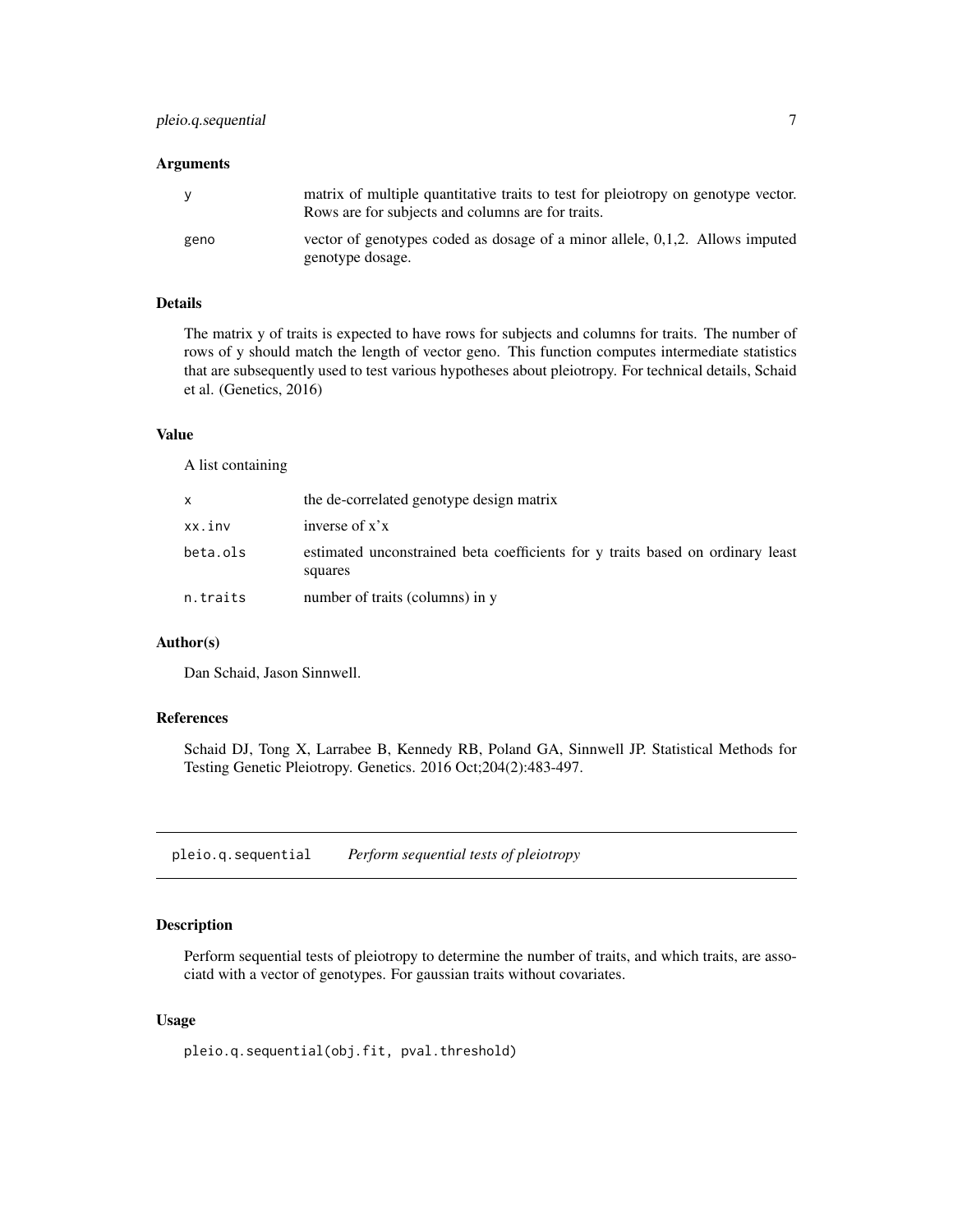#### Arguments

| obj.fit | result of pleio.q.fit |
|---------|-----------------------|
|         |                       |

pval.threshold p-value for rejecting the null hypothesis of the specified number of non-zero betas.

#### Details

Perform sequential tests of pleiotropy, starting at the usual multivarite null hypothesis that all coefficients  $= 0$ . If this test rejects because the p-value  $\lt$  pval.threshold, then allow one coefficient to be non-zero in order to test whether the remaining coefficients  $= 0$ . If the test of one non-zero coefficient rejects, then allow two non-zero coefficients, considering all possible combinations of two non-zero coefficients and test whether the remaining coefficients = 0. Continue this sequential testing until the p-value for a test is greater than the specific pval.threshold. The step at which the p-value > pval.threshold determines which traits are associated with the genotype. If there are m traits, the sequential testing stops either when p-value > pval.threshold, or when (m-1) traits are tested. If the p-value remains less than pval.threshold when testing (m-1) traits, this implies that all m traits are associated with the genotype.

#### Value

A list containing:

| pval       | p-value of the final test from the sequential testing                                                                                                                         |
|------------|-------------------------------------------------------------------------------------------------------------------------------------------------------------------------------|
| index.beta | index of columns of y that have non-zero betas. These indices indicate which<br>traits are associated with the genotype, accounting for the correlations among<br>the traits. |

#### Author(s)

Dan Schaid and Jason Sinnwell

#### References

Schaid DJ, Tong X, Larrabee B, Kennedy RB, Poland GA, Sinnwell JP. Statistical Methods for Testing Genetic Pleiotropy. To appear in Genetics, 2016.

#### Examples

```
data(pleio.qdemo)
fit <- pleio.q.fit(y, geno)
test.seq <- pleio.q.sequential(fit, pval.threshold=.05)
test.seq
```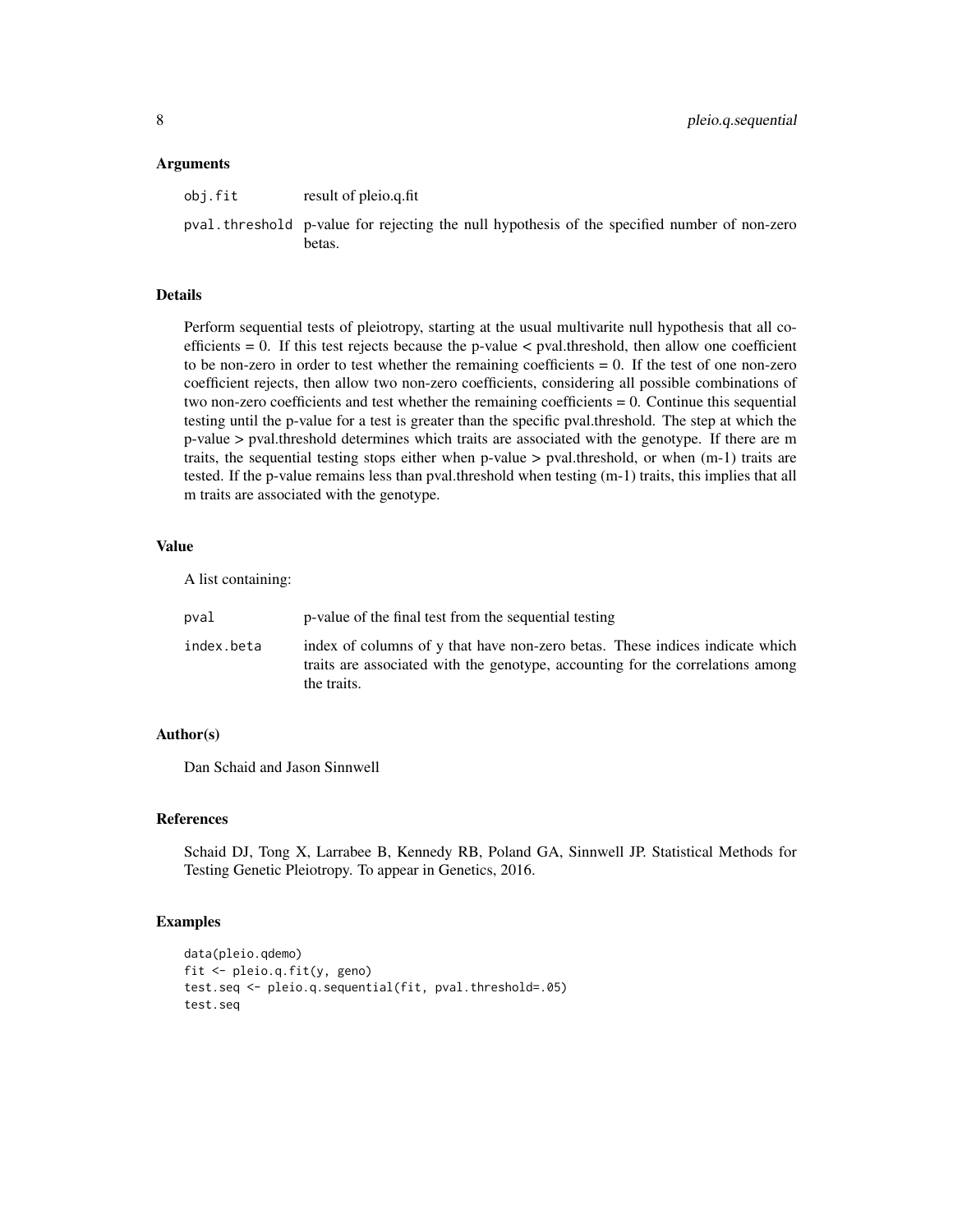<span id="page-8-0"></span>

#### Description

Perform single test of the number of traits associated with a genotype, by allowing a specified number of regression beta's to be unconstrained.

#### Usage

```
pleio.q.test(obj.fit, count.nonzero.beta = 0)
```
#### Arguments

obj.fit result of pleio.q.fit

count.nonzero.beta

Number of non-zero betas. A non-zero beta is allowed to be unconstrained, while all other beta's are constrained to be zero.

#### Details

By specifying the number of non-zero beta's, the algorithm evaluates all possible ways of choosing unconstrained and constrained beta's, and for each configuration a statistic (tk) is computed. This tk statistic can be considered a measure of fit of a model. The minimum tk over all possible configurations provides a global test of whether one of the models fits well.

#### Value

A list containing:

| stat               | global test statistict                                                                                                                                                                                                                                                                         |
|--------------------|------------------------------------------------------------------------------------------------------------------------------------------------------------------------------------------------------------------------------------------------------------------------------------------------|
| df                 | degrees of freedom of the statistic                                                                                                                                                                                                                                                            |
| pval               | p-value for the test                                                                                                                                                                                                                                                                           |
| index.nonzero.beta |                                                                                                                                                                                                                                                                                                |
|                    | index of the non-zero beta(s) that provide(s) the minimum tk goodness of fit<br>statistic - this configuration is assumed to have beta's for all other indices equal<br>to zero.                                                                                                               |
| tests              | data. frame containing the tests performed. For m traits, and $k =$ count. nonzero. beta,<br>there are m-choose-k tests considered in the null hypothesis. The data.frame<br>provides the indices of the unconstrained betas and the corresponding tk test<br>statistic for the configuration. |

#### Author(s)

Dan Schaid and Jason Sinnwell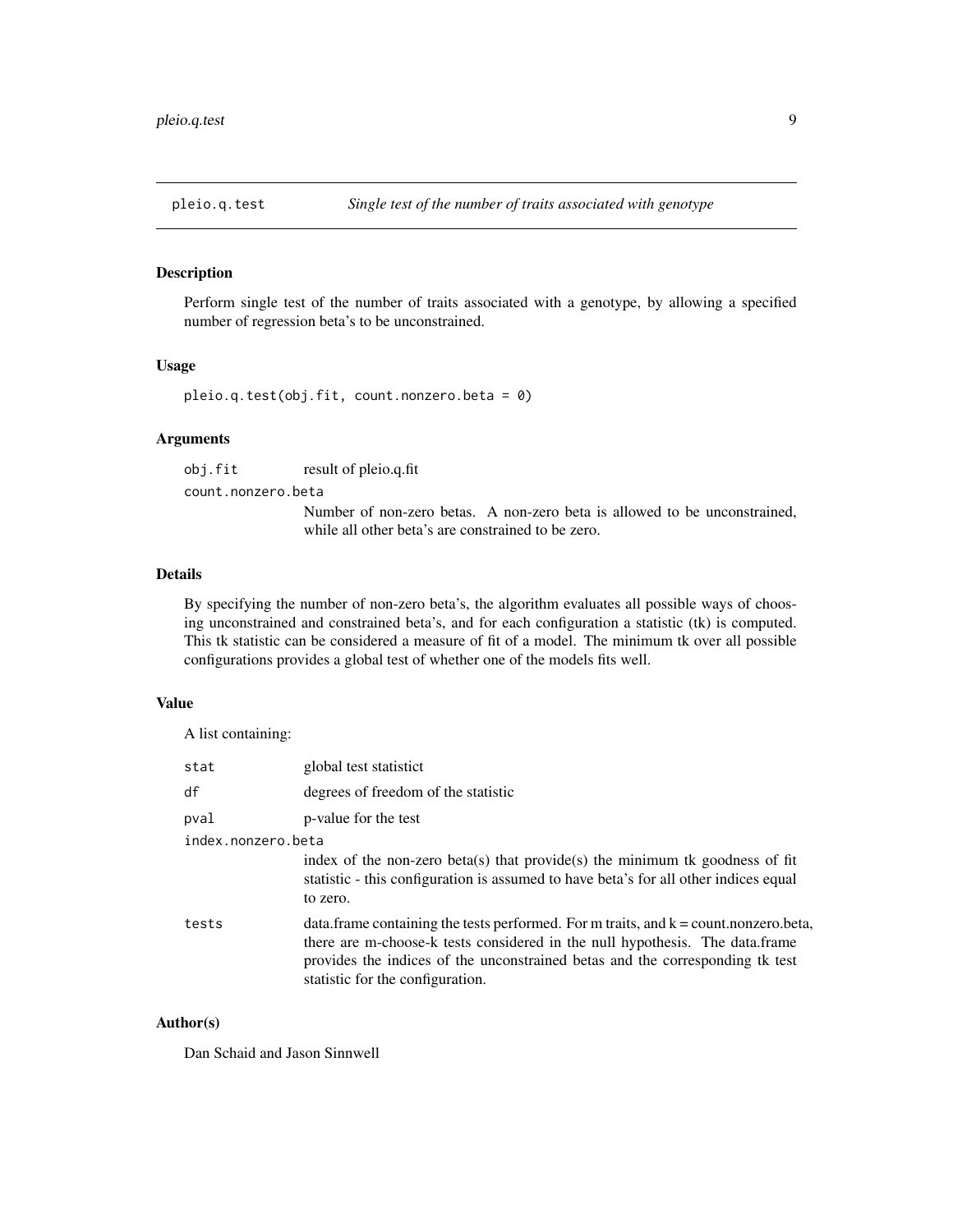#### References

Schaid DJ, Tong X, Larrabee B, Kennedy RB, Poland GA, Sinnwell JP. Statistical Methods for Testing Genetic Pleiotropy. Genetics. 2016 Oct;204(2):483-497.

#### Examples

```
data(pleio.qdemo)
fit <- pleio.q.fit(y, geno)
## usual multivariate test of whether all betas = 0
test0 <- pleio.q.test(fit, count.nonzero.beta = 0)
test0
## test whether allowing 2 betas to be non-zero fits data
test2 <- pleio.q.test(fit, count.nonzero.beta = 2)
test2
```
pleio.qdemo *Demonstration dataset for quantitative pleiotropy tests*

#### Description

A simulated dataset with 6 y variables simulated from multivariate normal distribution with common correlation structure, correlation of 0.5, and genotypes simulated based on minor allele frequency of 0.2, and assume that betas for traits 2 and 3 have non-zero values, while all other traits are not asssociated with dose of minor allele.

#### Usage

```
data("pleio.qdemo")
```
#### Format

y is a data.frame with 500 observations (rows) and 6 quantitative traits (columns), while geno is a single SNP of dosage of a minor allele, simulated from frequency of 0.2.

#### Examples

```
data(pleio.qdemo)
str(y)
table(geno)
```
<span id="page-9-0"></span>